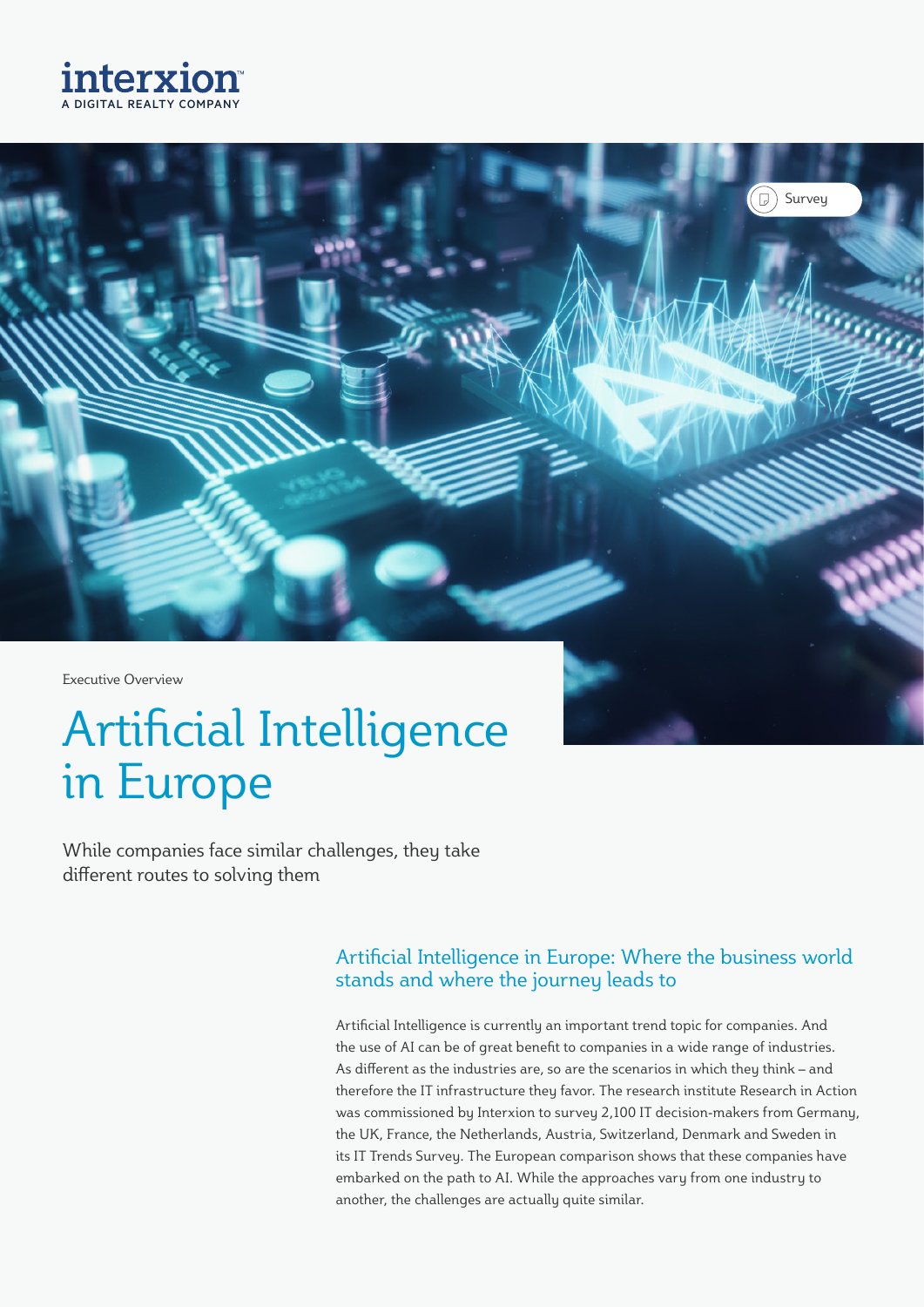#### AI has arrived in the business world

The use of Artificial Intelligence is no longer a theoretical debate. Every fourth respondent (26.4 percent) already uses AI for an initial application, another third is testing it right now. This means that 61.7 percent are active, and another 16.5 percent have decided to use it in the near future.

A look at the next two years also makes it clear that the roadmaps for AI deployment are already quite concrete. In two years, 32.5 percent intend to use AI for an initial application, while another 18.1 percent expect to use it in various fields. Around a third (31.1 percent) will then definitely be testing AI in their companies.

## **26.4% 35.1% 16.5%** Plan to use AI in 2020 Current test of AI AI for initial application

#### AI serves as an assistant

At the same time, the field of application of AI is becoming more clear in terms of the strategic orientation: Artificial Intelligence will not replace human intelligence. The clear focus of the role assigned to AI is on supporting human decisions (55.9 percent). Only 15.8 percent are in favor of allowing AI to make decisions autonomously.

#### The right AI infrastructure is also a question of the industry

When asked which IT infrastructure the respondents rely on in connection with AI solutions, it becomes clear that this is related to the conditions in the respective fields. These include not only legal requirements, but also the type of data and work processes companies deal with.

For example, companies in the financial, energy and healthcare sectors are focusing much more on in-house solutions or cooperation with regional providers. Cloud solutions are considerably more widespread in the manufacturing industry or with consumer goods manufacturers.

In total, 38.5 percent of the companies across all industries and countries use the major public cloud services from Amazon, Microsoft and Google. By contrast, 29.4 percent of respondents view in-house solutions that are supported by external consultants to be the right approach.

#### **How AI solutions are implemented**

With global Public Clouds





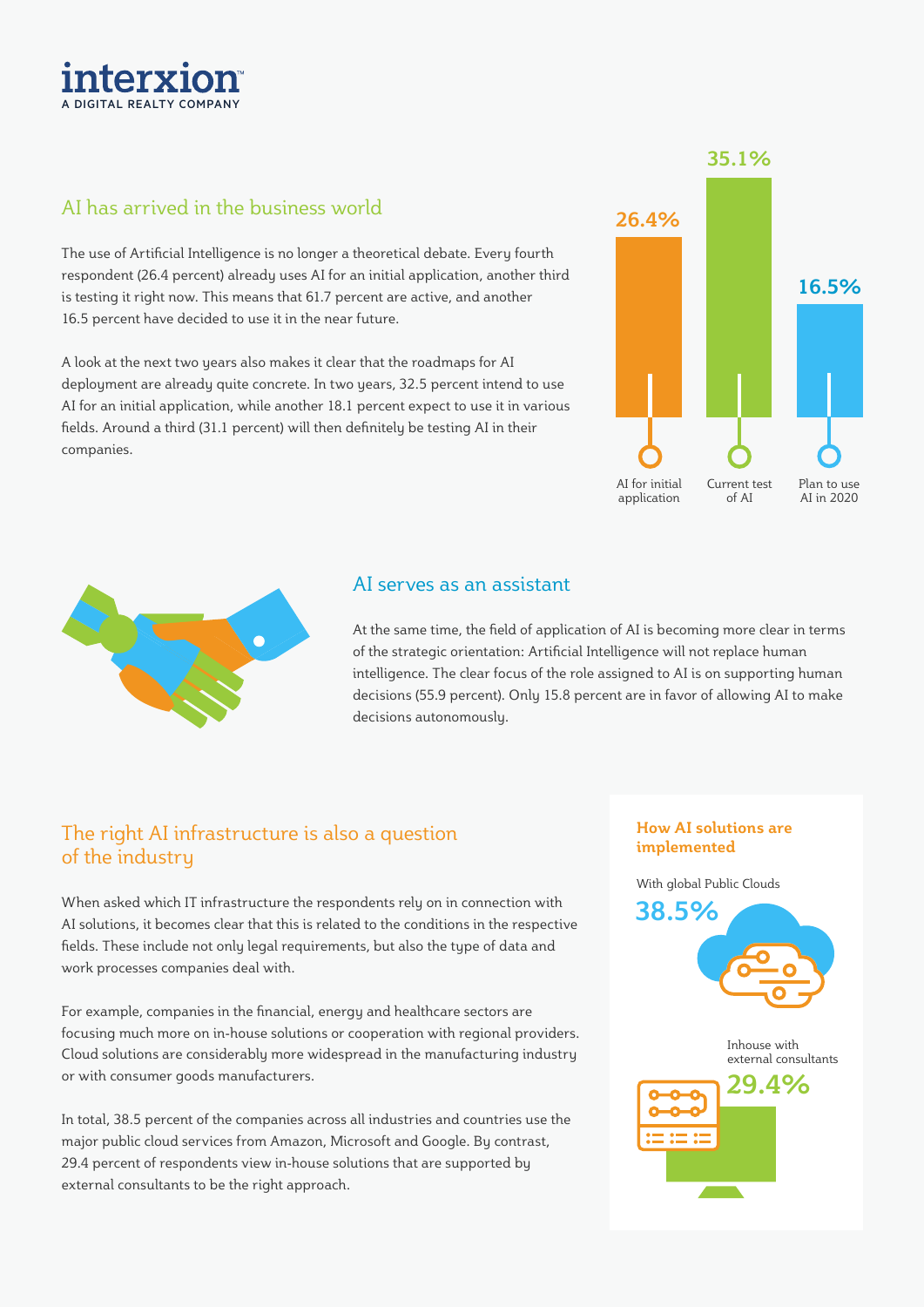### interx A DIGITAL REALTY COMPANY

#### From planning to implementation: Obstacles on the way to AI deployment

The implementation of AI presents companies with a number of challenges. According to those surveyed, the biggest strategic obstacles are ROI that is either incalculable or difficult to determine (21.1 percent), a lack of in-house expert staff (20.1 percent) and an unclear company strategy (15.3 percent).

Companies also see hurdles in terms of infrastructure. While power and the cooling supply are not considered a cause for concern by the respondents, they view AI-optimized IT equipment, experienced personnel and data center availability to be bottlenecks when it comes to successfully implementing AI projects, in addition to costs that are difficult to predict (21.2 percent).



#### Conclusion

The current market overview makes it clear that European companies face similar challenges when implementing AI. No universal solution is available for them because the requirements vary from one industry to another. In contrast to country-specific differences, industryspecific conditions play a greater role here. Hybrid approaches and multi-cloud concepts are particularly well suited for meeting the various requirements and being prepared when new demands arise from the further development of services and business models. And even if the respective requirements differ, expert partners who close knowledge gaps and have experience with AI prove to be of great help.

**Interxion HeadQuarters B.V.** Scorpius 30, 2132 LR Hoofddorp, The Netherlands.

ECSC Tel: +44 20 7375 7070 info@interxion.com https://www.interxion.com



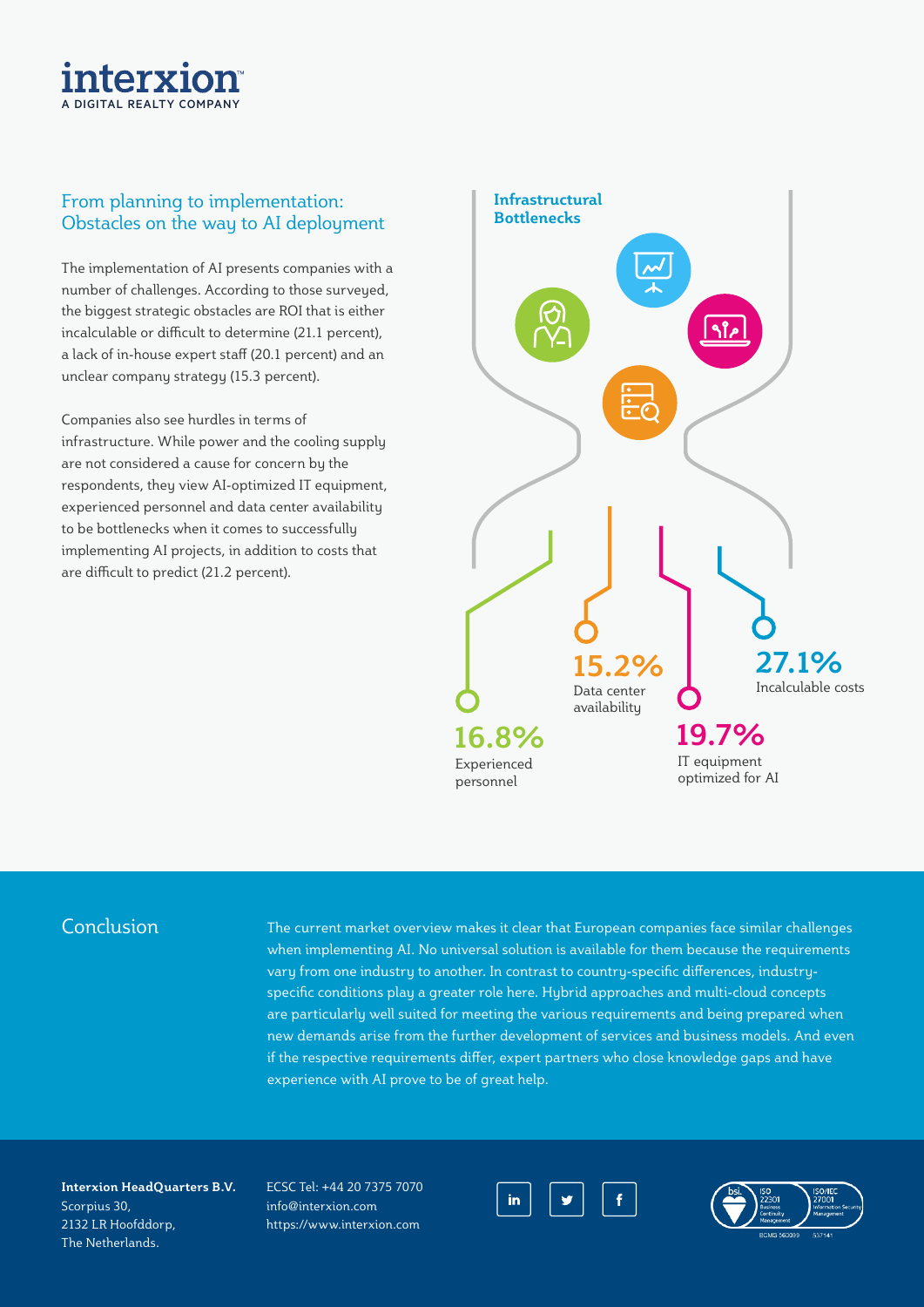

#### The largest current infrastructural bottlenecks hindering the implementation of AI



#### **INCALCULABLE COSTS**

| Denmark<br>Netherlands<br>Germany | 37,3%<br>28,5%<br>28,0% |
|-----------------------------------|-------------------------|
| Austria<br>France                 | 27,1%<br>26,8%          |
| United Kingdom                    | 26,7%                   |
| Sweden                            | 18,4%                   |
| Switzerland                       | 22,4%                   |



#### **EXPERIENCED PERSONNEL**

| Sweden         | 27,3% |
|----------------|-------|
| Denmark        | 26,0% |
| Netherlands    | 23,3% |
| Switzerland    | 17,6% |
| Austria        | 16,7% |
| United Kingdom | 13,6% |
| Germany        | 12,9% |
| France         | 12,5% |
|                |       |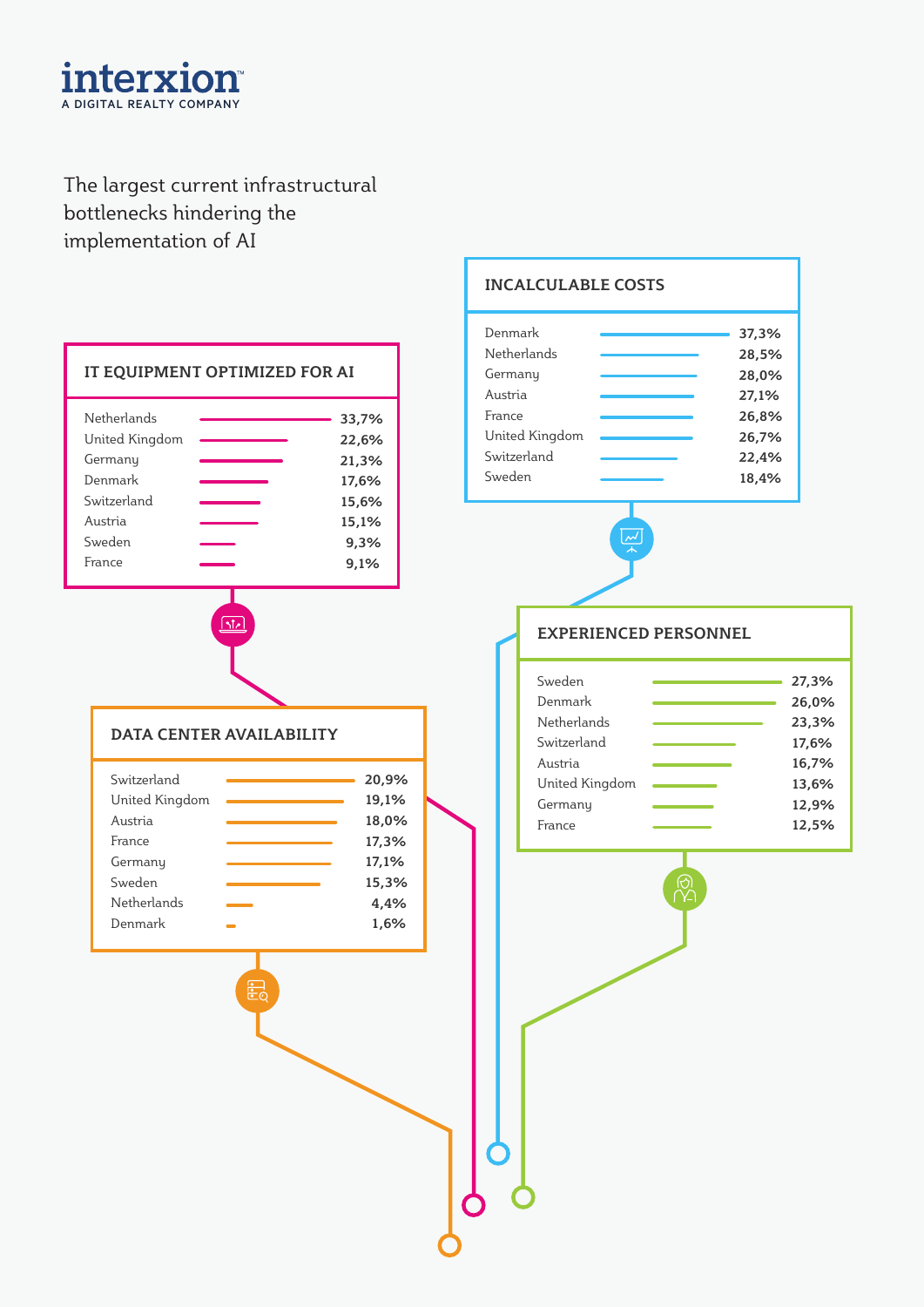

#### How do you plan to primarily implement your solutions – now and/or in future?



**Denmark**